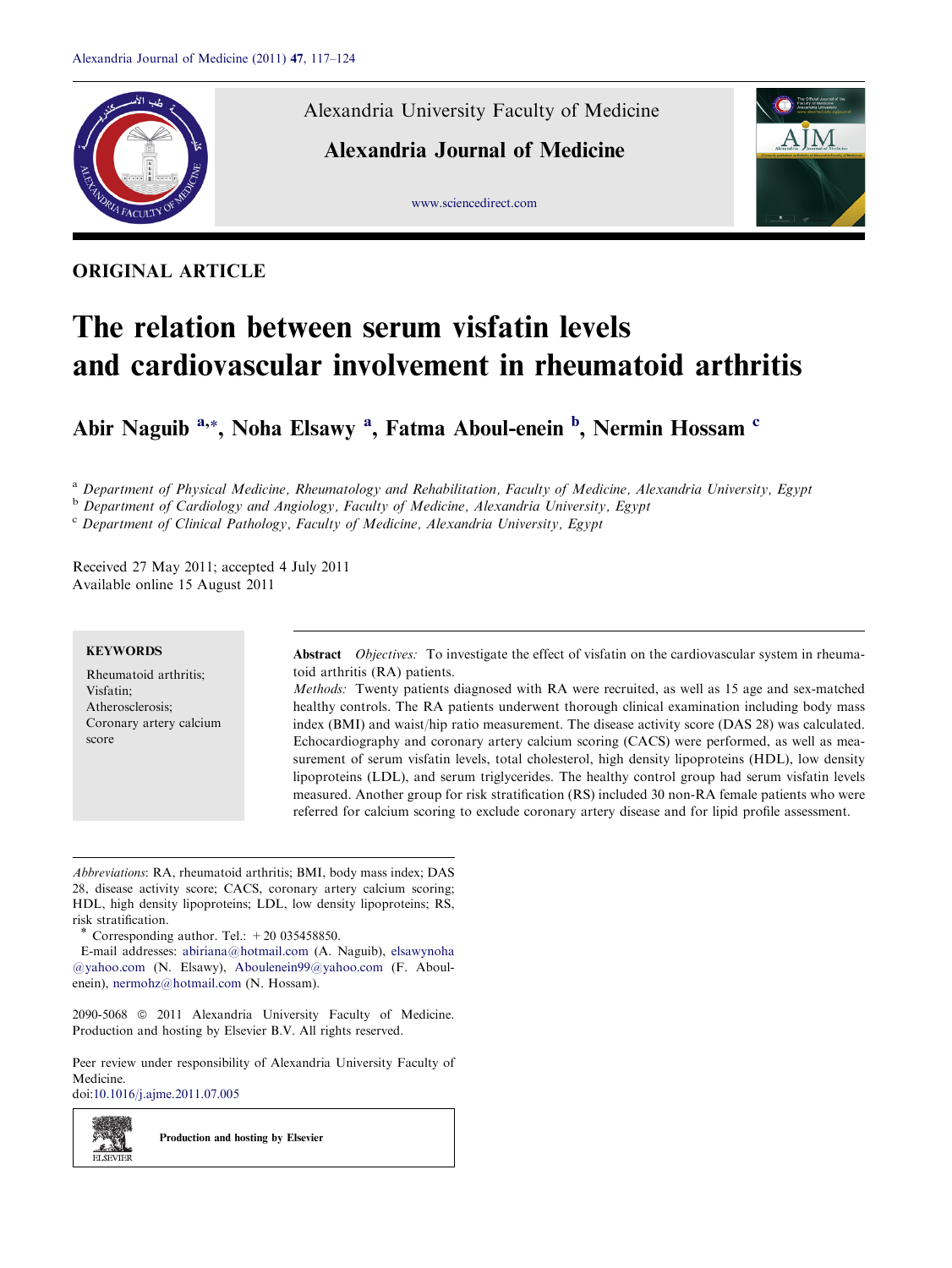*Results:* RA patients' ages ranged from 27 to 61 years (mean:  $43.9 \pm 11.6$ ). They all had normal echocardiographic findings. Serum visfatin levels were significantly higher in the RA group (58.8  $\pm$  6.6 ng/ ml) versus the controls (13.8  $\pm$  8.11 ng/ml). Eleven RA patients (55%) had evidence of coronary atherosclerotic changes with a mean CACS of 86.4  $\pm$  360. There was a significant correlation between serum triglycerides and CACS ( $P = 0.014$ ); however, there was no significant correlation of the CACS with the visfatin level, disease duration and DAS. Serum visfatin levels did not correlate with BMI or waist/hip ratio. Compared to the RS group, the RA group was significantly younger  $(43.9 \pm 11.6 \text{ versus})$  $56.8 \pm 11.6$  years,  $P < 0.0001$ ). However, there was no statistically significant difference in the frequency of coronary artery calcification between the RA group (55%) and the RS group (32%)  $(P = 0.65)$  and no significant difference between the two groups in the CACS.

Conclusion: Coronary atherosclerosis occurs at least 10 years earlier in female patients with RA. Serum visfatin levels are elevated in RA patients; however, it does not explain early subclinical atherosclerosis. ª 2011 Alexandria University Faculty of Medicine. Production and hosting by Elsevier B.V. All rights reserved.

## 1. Introduction

Rheumatoid arthritis (RA) is characterized by a systemic inflammatory state, involving several organs, including joints, skin, eyes, lungs, and blood vessels.<sup>1</sup> Coronary artery disease (CAD) and heart failure represent the most common causes of death in RA.<sup>[2](#page-5-0)</sup> Patients with RA have a higher morbidity and mortality from myocardial infarction and allied disorders as accelerated atherosclerosis than the general population.<sup>[3](#page-5-0)</sup> The risk of CAD in RA patients which precedes the ACR criteria-based diagnosis of RA cannot be explained by an increased incidence of traditional CAD risk factors in RA patients.[2](#page-5-0)

Immune cells and soluble inflammatory mediators play a crucial role in RA pathogenesis.[4](#page-5-0) These inflammatory processes resemble those in other chronic inflammatory diseases, such as atherosclerosis.<sup>[5](#page-5-0)</sup> Expression of proinflammatory cytokines and inflammatory mediators influences all stages of atherosclerosis development, from early atheroma formation to thrombus development responsible for events as myocardial infarction.<sup>[6](#page-5-0)</sup> The chronic systemic inflammation in RA can be considered as an independent risk factor for the development of atherosclerosis.[7–9](#page-5-0)

Visfatin is one of the adipokines produced and secreted primarily by visceral white adipose tissue.<sup>10</sup> Overexpression of visfatin in disease is thought to be more than simply a bio-marker of inflammation.<sup>[11](#page-5-0)</sup> It has pro-inflammatory as well as immunomodulating properties through its extracellular form.[12](#page-5-0) In rheumatoid arthritis, visfatin level was found to be elevated in plasma and synovial fluid of patients compared to control subjects.<sup>13-15</sup> In one study, serum and synovial fluid visfatin was found to be correlated with the degree of inflam-mation and clinical disease activity.<sup>[15](#page-5-0)</sup>

On the other hand, visfatin was recently shown to play a role in plaque destabilization.[16](#page-5-0) Its role in atherosclerosis was studied and its plasma levels were significantly higher in chronic CAD and acute coronary syndromes compared with control patients $17$  and correlated with the presence of CAD independent of other cardiovascular risk factors.<sup>[18](#page-5-0)</sup>

Unlike atherosclerotic non-RA patients, the role of visfatin in accelerating atherosclerosis in RA patients was not clearly defined and needs further elucidation owing to the scarceness of available research. It was found by some authors to be elevated in RA patients without being correlated with carotid intima-media thickness; a predictor of atherosclerosis<sup>[19](#page-5-0)</sup> and

by others to be not independently associated with the coronary artery calcium score (which detects CAD).<sup>[20](#page-5-0)</sup> Identification of the role of visfatin in atherosclerosis in RA patients should add to better recognition and management of cardiovascular risk in RA and hence it may be a future therapeutic target.

# 1.1. Aim

To investigate the effect of visfatin on the cardiovascular system in patients with rheumatoid arthritis.

### 2. Methods

The study included 20 female patients diagnosed with RA, according to the 1988 revised ACR criteria, $^{21}$  $^{21}$  $^{21}$  who attended the Physical Medicine, Rheumatology and Rehabilitation department at the Faculty of Medicine, Alexandria University. Exclusion criteria included any systemic illness as endocrine disorders, other associated rheumatic diseases, history of myocardial infarction, any malignancy, chronic kidney or liver disease.

Detailed history taking about their condition including disease duration, morning stiffness and drug history was carried out. All patients underwent thorough clinical examination with special attention to cardiac and articular examination. Body mass index (BMI) (weight in kilograms/height in square meters) was determined. Waist and hip circumference measure-ment was performed to calculate the waist/hip ratio.<sup>[22](#page-6-0)</sup> Disease activity assessment by the disease activity score (DAS 28) was carried out.<sup>[23](#page-6-0)</sup> The formula employed in this study was the DAS28 with four variables:

 $DAS28 = 0.56 \sqrt{(TEN28)} + 0.28 \sqrt{(SW28)} + 0.70 \ln(ESR)$  $+0.014$  (GH). (TEN 28: 28 joint count for tenderness, SW 28: 28 joint count for swelling, Ln ESR: the natural logarithm of Westergren's erythrocyte sedimentation rate, GH: general health or patient's global assessment of disease activity on the visual analog scale (VAS) of 100 mm).

Laboratory investigations were performed, which included complete blood count and ESR. Serum visfatin levels were measured (visfatin was assayed using a commercially available ELISA kit, Phoenix Pharmaceuticals, Belmont, CA) (interassay coefficient of variation 4.9%) drawn after an overnight fast and stored at  $-70^{\circ}$ C). Lipid profile assessment, which included total cholesterol (TC), high and low density lipopro-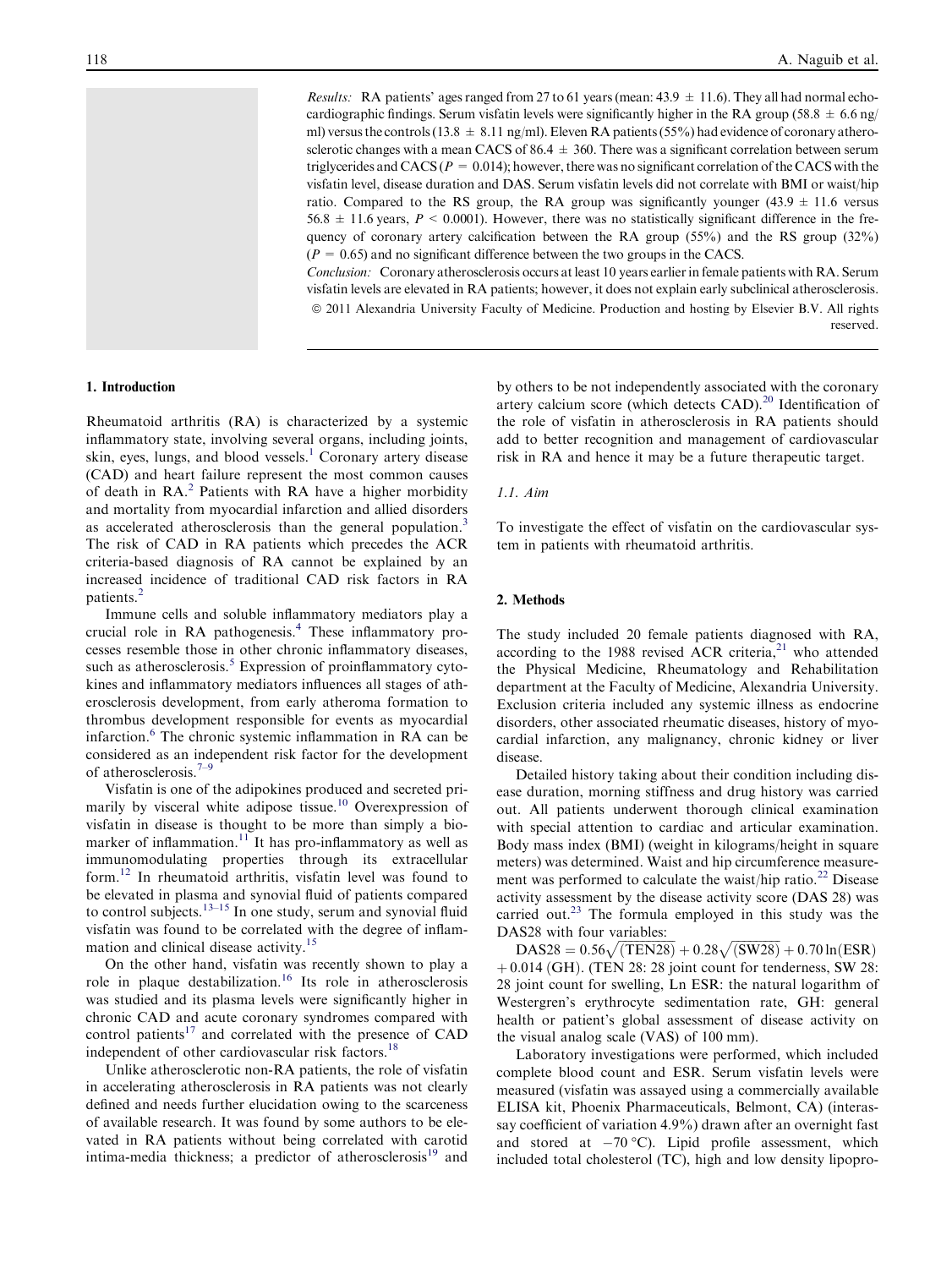teins (HDL and LDL, respectively) and serum triglycerides (TG) was performed.

#### 2.1. Cardiac assessment included

- Echocardiography: using HP envisor 1500 for the evaluation of left ventricular dimension and function and to exclude valvular lesions and pericardial involvement.
- Detection of early atherosclerosis: by identifying the coronary artery calcium score (CACS): multislice computed tomography (MSCT) data acquisition: examinations were performed using Toshiba 64-slice multislice aquilion systems (Toshiba Medical Systems, Tokyo, Japan).<sup>[24](#page-6-0)</sup> A prospectively triggered coronary calcium scan was acquired with the following parameters: collimation  $4 \times 3.0$  mm, gantry rotation time 400 ms, tube voltage and tube current 120 kV and 200 mA, respectively, and the temporal window was set at 75% after the R-wave. CACS was assessed with the application of dedicated software (Vitrea 2). Coronary artery calcium was identified as a dense exceeding the threshold of 130 HU. An overall Agatston score was recorded for each patient.

A control group of 15 healthy females matching in age, BMI and waist/hip ratio had their serum visfatin level measured. In addition to a risk stratification (RS) group of 30 female patients referred for calcium scoring. The study was explained to the participants and an informed consent was given by each one. The study was approved by the local ethics committee.

#### 2.2. Statistics

Data was statistically analyzed using SPSS (Statistical Package for the Social Sciences) version 11 for windows. Descriptive data were presented as range, mean  $\pm$  SD and frequencies. Mann–Whitney test was used to compare between groups. Spearman correlation coefficient was used to test the relationship between various variables. P-value  $\leq 0.05$  was considered significant. The cut off value of the serum visfatin level  $=$  mean  $\pm$  1 SD. Moreover, patients were considered to have an abnormal lipid profile if the serum level exceeded the upper limit of normality.

#### 3. Results

The mean age of the patients was  $43.9 \pm 11.6$  years (range: 27– 60 years). The mean disease duration was  $3.5 \pm 3.4$  years (range: 3–14 years) and the mean DAS28 was  $5.4 \pm 0.46$ (range: 4.5–6.4). None of the examined patients had extraarticular involvement. Regarding the lipid profile of the studied RA patients, it was found that the mean serum level of the TC, HDL, LDL, and TG were  $220.65 \pm 43.9$ ,  $48.45 \pm 8.5$ ,  $145 \pm 38.23$ , and  $109.3 \pm 29.1$  mg/dl, respectively. Furthermore, individual data analysis revealed that 12 patients (60%) had elevated serum TC level ( $>200 \text{ mg/dl}$ ). Two patients (10%) had low serum HDL levels ( $\leq 40$  mg/dl) i.e. high risk for the development of atherosclerosis, while 18 patients (90%) had moderate risk (40–65 mg/dl). Moreover, 19 patients (95%) had elevated serum LDL ( $>100 \text{ mg/dl}$ ). None of the studied patients had elevated serum TG. The mean ESR (first hour) was  $31.6 \pm 13.5$  mm (range: 18–55). All patients were treated with appropriate doses of methotexate with concomitant non-steroidal anti-inflammatory drugs (NSAIDs).

[Table 1](#page-3-0) demonstrates the comparison between RA patients and the healthy control group regarding their age, anthropometric measurements and serum visfatin level. There was a statistically significant increase in the mean serum visfatin level of RA patients compared to the control group ( $Z = -5.096$ ,  $P = 0.000$ .

All RA patients had elevated serum visfatin levels (exceeding the high cut off value i.e. 21.43 ng/ml). However, no statistically significant correlations were found for the serum visfatin level with the clinical measurements and lipid profile of the RA patients [\(Table 2](#page-3-0)).

In the current study, although all RA patients had no clinical evidence of cardiac involvement or echocardiographic changes, their mean CACS was  $86.4 \pm 360.3$  Agatston score. Among the studied patients, 11 (55%) had evidence of coronary atherosclerotic changes with a mean CACS of  $157.1 \pm 484.2$  Agatston score. However, comparison between RA patients with coronary artery calcification (CAC) and those with no CAC revealed no significant differences regarding clinical findings, anthropometric measurements and laboratory findings apart from a significant increase in serum TG in patients with CAC  $(Z = -2.091, P = 0.037)$  ([Table 3](#page-4-0)).

CACS had a significant positive correlation with serum triglycerides ( $P = 0.014$ ), whereas, it had no significant correlations with other clinical and laboratory parameters as disease duration, disease activity, and serum visfatin levels ( $P < 0.05$ ).

Compared to the risk stratification group (RS), the RA patients were significantly younger; their mean age was  $43.85 \pm 11.56$ , while that of RS group was  $56.8 \pm 11.6$  years  $(P = 0.0001)$ . However, there was no significant difference between both groups regarding the frequency of coronary artery calcification (55% in RA versus 32% in RS groups;  $P = 0.65$ ). Moreover, there was no significant difference between both groups regarding the mean CACS (157.1  $\pm$  484.2 for RA versus  $111.2 \pm 286.5$  Agatston score for RS).

#### 4. Discussion

Atherogenesis is accelerated in RA patients<sup>[5](#page-5-0)</sup> and increases mor-tality from acute cardiovascular events.<sup>[25–27](#page-6-0)</sup> Several immune cells and soluble mediators play a crucial role in the pathogenesis of atherosclerosis in RA.<sup>[4](#page-5-0)</sup> Among these mediators is visfatin which is an adipokine produced and secreted primarily by visceral white adipose tissue  $(WAT)^{10}$  $(WAT)^{10}$  $(WAT)^{10}$  and represents an additional link between adipose tissue and inflammation.<sup>[28](#page-6-0)</sup>

In the current study, serum visfatin levels were significantly elevated in RA patients compared to controls  $(58.82 \pm 6.58)$ versus  $13.54 \pm 7.9$ ) and the serum level exceeded the high cut off value in all patients. This is in agreement with Otero et al.<sup>[13](#page-5-0)</sup> Brentano et al.<sup>[15](#page-5-0)</sup> and Rho et al.<sup>29</sup> However, in the present study, serum visfatin levels did not correlate with DAS 28 or with ESR. This signifies that in spite of being elevated, serum visfatin may not directly reflect the pathological changes (the inflammatory process) of RA in this study. In fact, the role of visfatin in the context of RA is unclear; it might involve the modulation of the inflammatory or immune response or the increased level could simply be an epiphenomenon.<sup>[30](#page-6-0)</sup> Nevertheless, assessment of synovial fluid visfatin, or its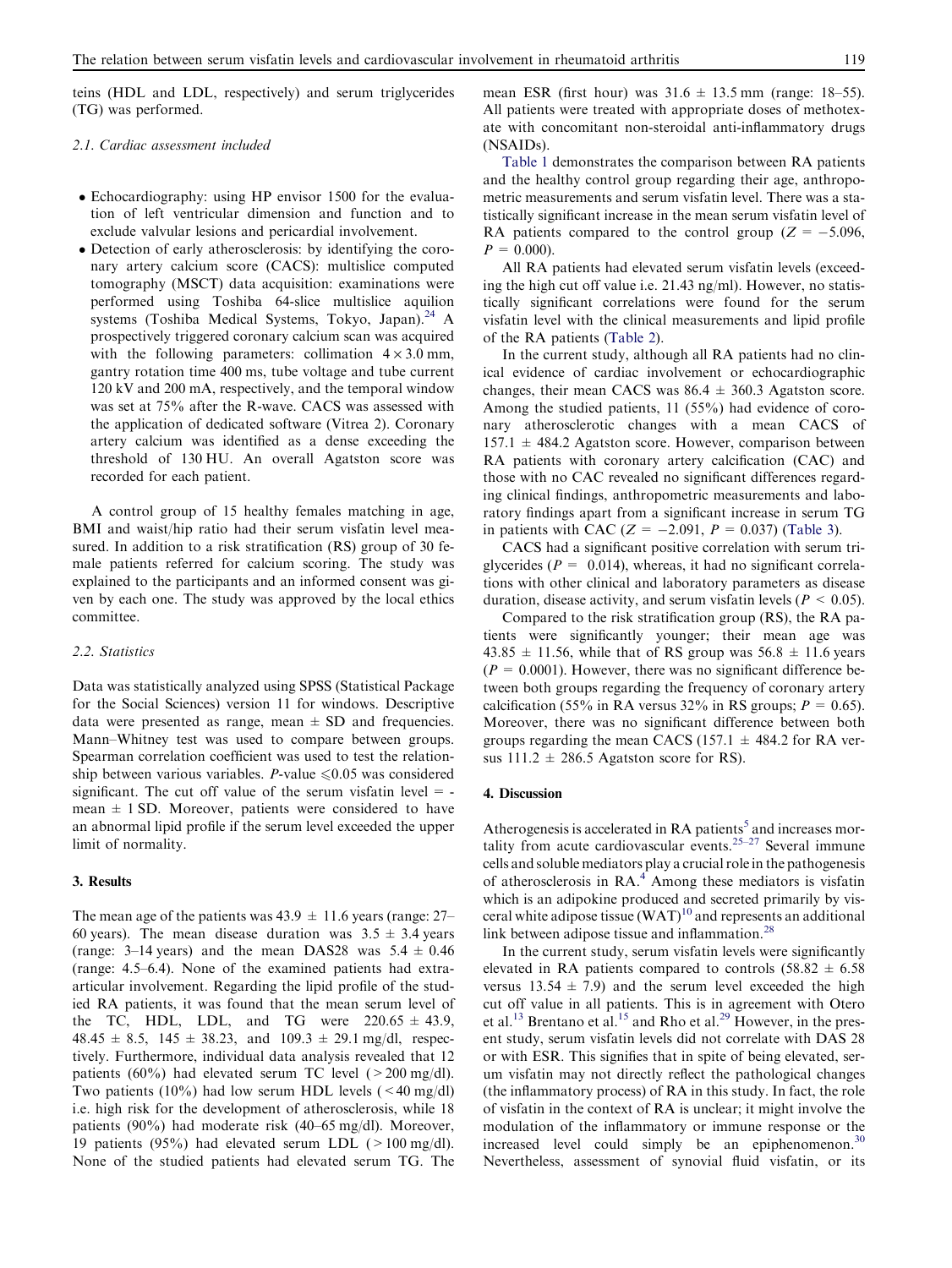| Parameters                     | RA patients mean $\pm$ SD | Controls mean $\pm$ SD | Z                     |       |
|--------------------------------|---------------------------|------------------------|-----------------------|-------|
| Age (years)                    | $43.85 \pm 11.56$         | $38.75 \pm 9.53$       | $-1.307$              | 0.191 |
| Serum visfatin level $(ng/ml)$ | $58.82 \pm 6.58$          | $13.54 \pm 7.9$        | $-5.096$ <sup>*</sup> | 0.000 |
| Weight (kg)                    | $78.1 \pm 14.9$           | $73.1 \pm 16.04$       | $-1.402$              | 0.161 |
| Height (meter)                 | $157.1 \pm 4.37$          | $160.94 \pm 7.1$       | $-1.882$              | 0.06  |
| BMI $(kg/m2)$                  | $31.28 \pm 6.6$           | $28.17 \pm 5.55$       | $-1.64$               | 0.101 |
| Waist circumference (cm)       | $94.43 \pm 12.3$          | $93 \pm 12$            | $-0.383$              | 0.702 |
| Hip circumference (cm)         | $111.73 \pm 14.9$         | $105.06 \pm 13.3$      | $-1.817$              | 0.69  |
| Waist/hip ratio                | $0.85 \pm 0.07$           | $0.89 \pm 0.13$        | $-0.877$              | 0.38  |

<span id="page-3-0"></span>Table 1 Comparison between RA patients and the healthy control group regarding their age, anthropometric measurements and serum visfatin level (Mann–Whitney test).

Kg, kilogram; ng/ml, nanogram/milliliter; BMI, body mass index; cm, centimeter. Significant if  $P < 0.05$ .

Table 2 Correlation between the serum visfatin level and the clinical data, anthropometric measurements and laboratory data of the RA patients (Spearman's correlation coefficient test).

| Parameters          | r        | P     |
|---------------------|----------|-------|
| Age (years)         | $-0.153$ | 0.521 |
| Disease duration    | 0.011    | 0.962 |
| DAS <sub>28</sub>   | 0.150    | 0.529 |
| BMI $(kg/m^2)$      | $-0.185$ | 0.435 |
| Waist/hip ratio     | 0.104    | 0.662 |
| Serum cholesterol   | 0.119    | 0.617 |
| Serum triglycerides | $-0.092$ | 0.700 |
| Serum HDL           | 0.068    | 0.776 |
| Serum LDL           | 0.140    | 0.556 |
| ESR (1st hour)      | 0.2      | 0.397 |

BMI, body mass index; HDL; high density lipoproteins; LDL, low density lipoproteins.

expression in synovial tissue cells<sup>[14,15](#page-5-0)</sup> may be more relevant to the pathological events taking place inside the joint and may reflect disease activity. Moreover, serum visfatin levels did not correlate with the anthropometric measurements of the studied RA patients including waist/hip ratio and waist circumference which is a simple indicator of abdominal visceral adipose mass.[22,31](#page-6-0) Although visfatin is secreted by visceral  $WAT^{10}$  $WAT^{10}$  $WAT^{10}$ , the lack of correlation between both points out to other possible sources and or causes which modulate serum visfatin levels in RA. As visfatin synthesis is regulated by several factors including IL-6 and  $TNF\alpha$ ,<sup>[30](#page-6-0)</sup> it is possible that visfatin levels increase in RA as a direct consequence of increased IL-6 and  $TNF\alpha$ .<sup>[30,32](#page-6-0)</sup> Moreover, it may be secreted by activated peripheral lymphocytes<sup>[33](#page-6-0)</sup> monocytes, macrophages and den-dritic cells in response to inflammatory stimuli.<sup>[16,34,35](#page-5-0)</sup> Altogether, this may increase the level of serum visfatin independent of visceral WAT in RA.

Another speculation is that the high level of serum visfatin in RA patients may be due to a sort of alteration in the gene encoding visfatin as a result of the RA triggering factors: a condition which may lead to an increase in its production autonomously independent of disease activity or visceral obesity. Our results also revealed that serum visfatin levels did not correlate with patients' ages or disease duration denoting that its level is not a cumulative phenomenon related to time lapse,

rather it may be influenced by short-term fluctuating factors like inflammatory mediators. Gonzalez-Gay et al.<sup>[36](#page-6-0)</sup> also did not find any correlation between serum visfatin levels and patients' ages, disease duration, BMI, ESR, CRP, lipids, and DAS 28 in non-diabetic RA patients.

In the current study, none of the RA patients had clinical or echocardiographic evidence of cardiovascular involvement, yet 55% had CAC denoting subclinical atherosclerosis, detected by MSCT, a technique that provides a reproducible and quantitative method for the detection of subclinical coronary artery sclerosis and yields information about additional future cardiovascular risk.[37,38](#page-6-0) CAC provides a better estimate of the disease than luminal stenosis $39$  because less obstructive plaques give rise to more occlusion than the more obstructive plaques due to their greater number.<sup>[40](#page-6-0)</sup> Although CAC directly detects hard or calcified plaques only, it serves as a marker for soft and non-calcified plaques as in the majority of patients both types of plaques coexist proportionately.[41](#page-6-0) Therefore, a CACS of zero is a technically acceptable result that makes the presence of atherosclerotic plaques including unstable ones very unli-kely.<sup>[42](#page-6-0)</sup> Thus, in the present study, the  $45\%$  of RA patients who had a CACS of zero were unlikely to have subclinical atherosclerosis. On the other hand, the 55% of RA patients who had CAC (though asymptomatic) had the risk to develop CAD as in some studies CACS provided an incremental progressive value when added to the conventional risk factors of CAD.<sup>[43,44](#page-6-0)</sup>

The development of preclinical atherosclerosis is more prevalent and accelerated in RA patients and occurs indepen-dently of the traditional risk factors.<sup>[45](#page-6-0)</sup> In the current study, two important factors related to atherosclerosis were investigated, namely visfatin and the lipid profile.

Dyslipidaemia (as a traditional atherosclerotic risk factor) plays a crucial role in the development of atherosclerosis, a process which is accelerated by the endothelial dysfunction characterizing RA. The increased spaces between altered endothelial cells in RA patients permit the entry of LDL, which is retained in the intima, oxidized with subsequent recruitment of circulating leukocytes within atherosclerotic plaques.[46,47](#page-6-0) On the other hand, decreased levels of HDL may accelerate atherosclerosis because they exert atheroprotective functions.<sup>[48,49](#page-6-0)</sup>

In this study, almost all RA patients had increased serum TC and increased serum LDL together with a general tendency to low levels of HDL. Thus, the dyslipidaemia of the studied RA patients was matching to a great extent with the atherogenic lipid profile which is typically characterized by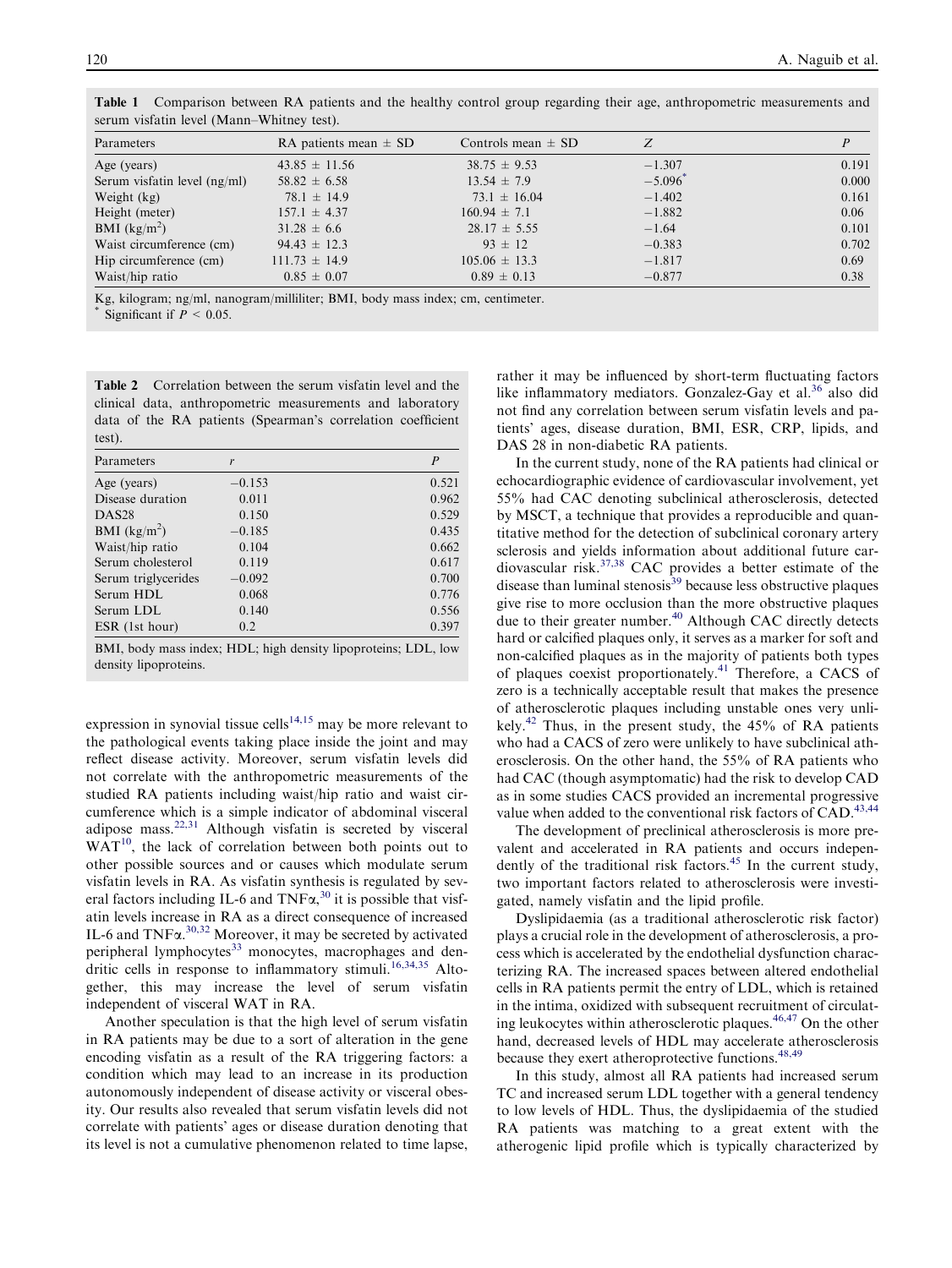| Parameters                     | RA patients with no CAC<br>$N = 9(45\%)$ | RA patients with CAC<br>$N = 11(55\%)$ | Z                     | $\overline{P}$ |
|--------------------------------|------------------------------------------|----------------------------------------|-----------------------|----------------|
| Age (years)                    | $39.7 \pm 10.3$                          | $47.27 \pm 11.8$                       | $-1.446$              | 0.148          |
| Disease duration (years)       | $2.5 \pm 2.37$                           | $4.3 \pm 4.9$                          | $-0.384$              | 0.701          |
| DAS <sub>28</sub>              | $5.5 \pm 0.52$                           | $5.4 \pm 0.42$                         | $-0.117$              | 0.907          |
| Pulse (beats/minutes)          | $65.78 \pm 2.3$                          | $66.1 \pm 1.92$                        | $-0.236$              | 0.813          |
| Ejection fraction $(\% )$      | $69 \pm 3.6$                             | $69 \pm 4.7$                           | 0.00                  |                |
| <b>CACS</b>                    | $\theta$                                 | $157.1 \pm 484.2$                      | $-3.946$              | 0.000          |
| BMI                            | $30.1 \pm 6.2$                           | $32.3 \pm 7$                           | $-0.57$               | 0.569          |
| Waist/hip ratio                | $0.84 \pm 0.07$                          | $0.86 \pm 0.07$                        | $-0.381$              | 0.703          |
| Serum visfatin level $(ng/ml)$ | $58.3 \pm 6$                             | $59.3 \pm 7.3$                         | $-0.418$              | 0.138          |
| Serum cholesterol $(mg/dl)$    | $212.2 \pm 38.67$                        | $227.6 \pm 48.4$                       | $-0.722$              | 0.470          |
| Serum triglycerides (mg/dl)    | $98.9 \pm 31.6$                          | $117.82 \pm 25.2$                      | $-2.091$ <sup>*</sup> | 0.037          |
| Serum HDL $(mg/dl)$            | $49.4 \pm 7.9$                           | $47.6 \pm 9.2$                         | $-0.228$              | 0.819          |
| Serum LDL (mg/dl)              | $132.5 \pm 26.8$                         | $155.3 \pm 44.1$                       | $-1.178$              | 0.239          |
| ESR(1st hour)                  | $32.11 \pm 15.6$                         | $31.1 \pm 12.23$                       | $-0.233$              | 0.816          |

<span id="page-4-0"></span>Table 3 Comparison between RA patients with coronary artery calcification (CAC) and those with no CAC regarding the clinical, anthropometric and laboratory data (Mann–Whitney test).

BMI, body mass index; HDL, high density lipoproteins; LDL, low density lipoproteins; ng/ml, nanogram/milliliter; mg/dl, milligram/deciliter. Significant if  $P < 0.05$ .

an increase in TC, LDL, and serum TG levels and a reduction in serum HDL levels.<sup>[50](#page-6-0)</sup> Specifically, an increase in the  $TC/$ HDL ratio, which represents an atherogenic index, is an important prognostic marker for cardiovascular disease.<sup>[51](#page-6-0)</sup> The risk of myocardial infarct (MI) increases considerably when this ratio is higher than 5, and it should ideally be 4 or less.[51](#page-6-0) In this study, 25% of the RA patients had an atherogenic index >5 (data not shown), denoting a higher risk of atherosclerosis.<sup>[51](#page-6-0)</sup>

Despite having an atherogenic lipid profile in almost all RA patients, only 55% had CAC. Thus, the role of dyslipidaemia as a mechanism of CAD is doubtful in those patients because the rest of our patients had no CAC in spite of having a proatherogenic lipid profile. Furthermore, comparison between patients with and without CAC revealed no significant difference regarding TC, HDL, and LDL. However, there was a tendency for the lipid profile of the patients with no CAC to be less pro-atherogenic though not significant. Thus, it can be concluded that the role of dyslipidaemia in the pathogenesis of subclinical atherosclerosis in RA patients should be viewed in the context of other operating mechanisms.<sup>[4](#page-5-0)</sup> Moreover, it is possible that other fractions of specific lipoprotein particles such as very low density lipoproteins (VLDL) or sub-fractions of  $HDL^{52,53}$  $HDL^{52,53}$  $HDL^{52,53}$  may play a significant role in atherogenesis in RA.

On the other hand, although all the studied RA patients showed normal serum TG levels, patients with CAC showed a significant increase in its mean value (117.82  $\pm$  25.2) compared to those without CAC (98.9  $\pm$  31.6). Moreover, there was a significant positive correlation between CACS and the serum TG levels in RA patients denoting that serum TG is probably relevant to atherogenesis. In non-RA patients, hypertriglyceridemia is considered to be a risk factor for CAD. The possible causes include increased production of atherogenic chylomicrons, VLDL remnants and more dense atherogenic LDL particles, in addition to the interaction between serum TG and the fibrinolytic/coagulation system.<sup>[54](#page-6-0)</sup>

An association between moderately high TG levels within the normal range and the development of CAD was demonstrated suggesting a cumulative effect of exposure to high TG levels.<sup>[55](#page-6-0)</sup> Nevertheless, it is to be noted that TG levels are subjected to variations by many factors including life style modifications, BMI changes and aerobic exercise.<sup>[56–58](#page-7-0)</sup> Therefore, a single measurement of TG levels may not be a reliable indicator for the long term effects of hypertriglyceridemia. While our study demonstrated a significant positive correlation between serum TG and CAD in RA, others did not.<sup>[59,60](#page-7-0)</sup>

In the current study, almost all patients received methotrexate and NSAIDs which may influence serum lipid levels as re-ported by some studies.<sup>[61,62](#page-7-0)</sup> Accordingly, the detection of serum lipids in early RA or before the commencement of therapy may be more representative of the lipid profile in RA as shown in a study performed by Georgiadis et al.<sup>50</sup> For the same reason i.e. the effect of treatment, rheumatoid factor seropositivity was not considered in our study.<sup>[63,64](#page-7-0)</sup>

The second factor studied in the current work in the context of atherosclerosis was serum visfatin. Through cytokine-like activity, visfatin is suggested to play a role in unstable atherosclerosis. Dahl et al.<sup>16</sup> found increased visfatin expression from the carotid artery of patients with stroke and at the sites of plaque rupture in patients with acute MI. They also found upregulation of visfatin in macrophages from human unstable atherosclerotic lesions and suggested that visfatin plays an important role in atherogenesis and plaque destabilization.

In RA, the permanent over-expression of cellular adhesion molecules and proinflammatory cytokines may participate in accelerated atherogenesis.[19](#page-5-0) In this context, visfatin was found to enhance the expression of ICAM-1 and VCAM-1 and oth-ers<sup>[65](#page-7-0)</sup> whose expression on the endothelial cell surface is the initial step in atherogenesis.[65,66](#page-7-0) Thus, it can be assumed that visfatin may play a role in the acceleration of atherogenesis in RA. However, in the current study, CACS did not correlate with serum visfatin levels in RA patients. There was also no significant difference between the mean serum visfatin level in RA patients with and without CAC (59.3  $\pm$  7.3 versus 58.3  $\pm$  6). This signifies that visfatin did not play a direct role in atherosclerosis in RA patients. This is in agreement with Rho et al.<sup>[20](#page-5-0)</sup> who studied the effect of adipokines on atherosclerosis in RA patients using electron beam CT to detect CAC. They found that serum visfatin was not associated with CAC. Moreover, Ozgen et al.<sup>[19](#page-5-0)</sup> studied the association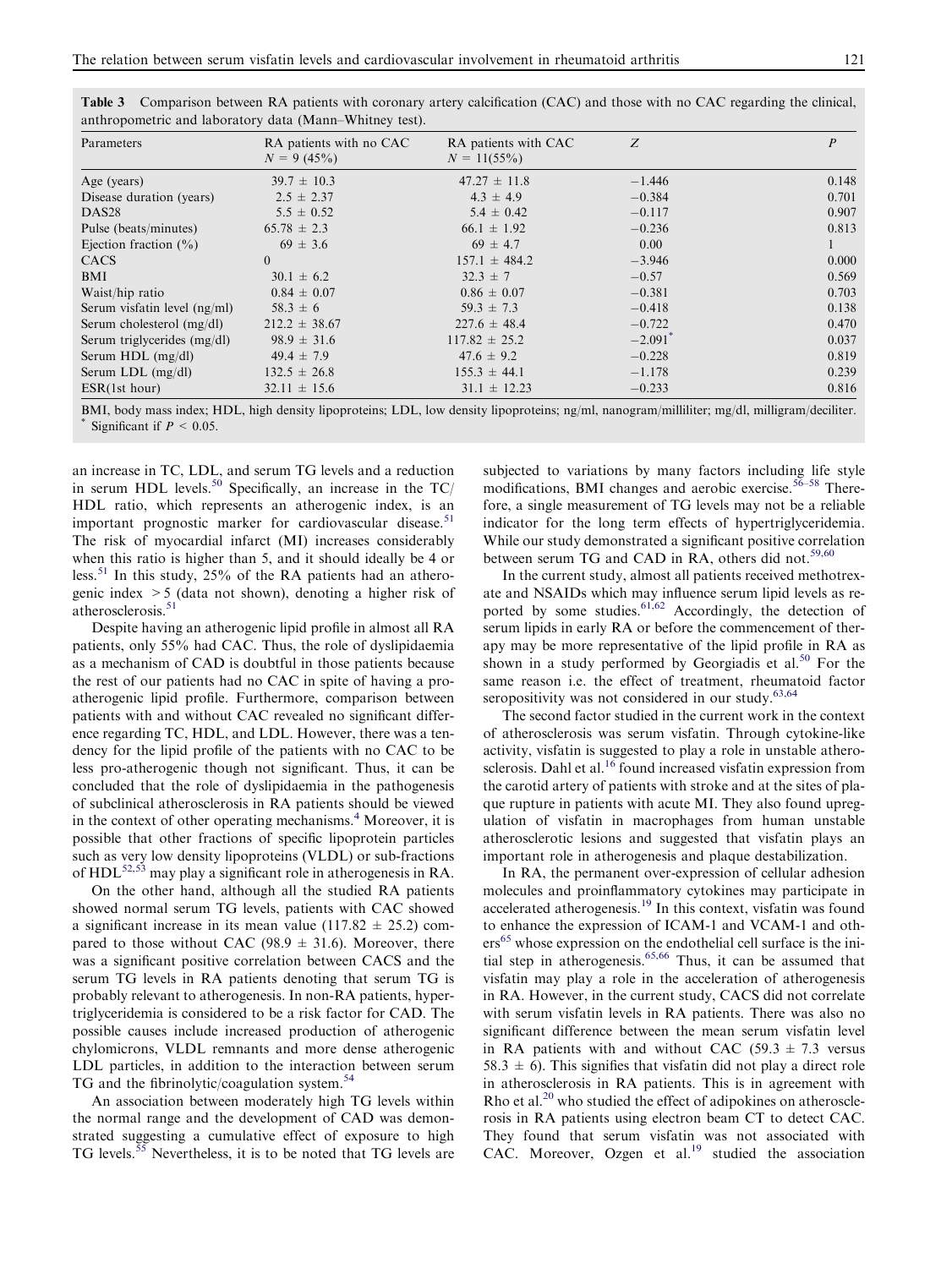<span id="page-5-0"></span>between serum visfatin levels and common carotid intimamedia thickness in some rheumatic diseases including RA. They found increased serum visfatin levels in RA patients compared to other rheumatic diseases, yet its level was not correlated with intima-media thickness. Thus, based on this, it seems that the role of visfatin in atherogenesis is different in RA patients. This can be attributed to the highly complicated multifactorial pathogenesis of atherosclerosis in RA. These factors include various leukocytic populations orchestrated by several cytokines (among which  $TNF\alpha$  is of particular importance), chemokines, growth factors, and hormones.<sup>[46](#page-6-0)</sup> Therefore, the contribution of each factor to atherogenesis in RA may differ among individuals. Hence, the role of visfatin as a single factor is not stereotyped in all patients.

On the other hand, 45% of our patients were not atherosclerotic in spite of having increased serum visfatin levels suggesting that it is unlikely to play a direct role in CAD and another mechanism may be involved such as a relative increase in serum  $TG$ <sup>[55](#page-6-0)</sup> It is worth mentioning that visfatin may exert a variety of insulin-mimetic effects, including enhancing glucose uptake and increasing  $TG$  synthesis,  $67$  an issue which may represent an indirect link between visfatin and atherosclerosis in some patients.

In the present study, CACS did not correlate with patients' anthropometric measurements supporting the multifactorial nature of atherogenesis in RA (not dependant mainly on BMI or visceral fat). CACS also was not correlated with patients' ages or disease duration. This is unlike the study performed by Del Rincón et al. $8$  who concluded that patients with prolonged RA have more atherosclerosis than agematched patients with more recent disease onset. They suggested that systemic inflammation may amplify the age-related risk of cardiovascular diseases. Moreover, CACS did not correlate with DAS28. This may be related to the inherent nature of DAS which considers mainly the articular involvement as an indicator of RA disease activity, while CAD is an extraarticular manifestation. Accordingly, it is conceivable that DAS cannot reflect the degree of CAC.

Comparison between the RA patients and the RS group recruited for determination of CACS revealed that RA patients were significantly younger and had comparable CACS. This supports the notion that RA is a risk factor that causes premature atherosclerosis $45$  (independent of other risk factors). This should encourage aggressive therapy to induce remission and hence arrest or prevent the development of CAD.<sup>[45](#page-6-0)</sup>

From this study it can be concluded that serum visfatin levels are significantly elevated in RA patients. However, this could not be explained in terms of increased disease activity, visceral obesity or inflammatory markers. It could not also be considered as a factor responsible for CAC in the studied RA patients. Thus, the source of its production, factors influencing its serum level and its pathogenetic role in RA especially in CAD remain to be clarified. A longitudinal study on a larger number of RA patients is needed to further study the role of visfatin in CAD taking into consideration the role of the other confounding risk factors.

#### References

- 1. Genta MS, Genta RM, Gabay C. Systemic rheumatoid vasculitis: a review. Semin Arthritis Rheum 2006;36:88–98.
- 2. Maradit-Kremers H, Crowson CS, Nicola PJ, Ballman KV, Roger SJ, Jacobsen SJ, et al. Increased unrecognized coronary heart

disease and sudden deaths in rheumatoid arthritis: a populationbased cohort study. Arthritis Rheum 2005;52(2):402–11.

- 3. Breland UM, Hollan I, Saatvedt K, Almdahl SM, Damås JK, Yndestad A, et al. Inflammatory markers in patients with coronary artery disease with and without inflammatory rheumatic disease. *Rheumatology* (*Oxf*) 2010;49(6):1118–27.
- 4. Montecucco F, Mach F. Common inflammatory mediators orchestrate pathophysiological processes in rheumatoid arthritis and atherosclerosis. Rheumatology 2009;48:11–22.
- 5. Bacon PA, Stevens RJ, Carruthers DM, Young SP, Kitas GD. Accelerated atherogenesis in autoimmune rheumatic diseases. Autoimmun Rev 2002;1:338–47.
- 6. Libby P. Role of inflammation in atherosclerosis associated with rheumatoid arthritis. Am J Med 2008;121(10 Suppl. 1):S21-31.
- 7. Chung CP, Oeser A, Raggi P, Gebretsadik T, Shintani AK, Sokka T, et al. Increased coronary-artery atherosclerosis in rheumatoid arthritis: relationship to disease duration and cardiovascular risk factors. Arthritis Rheum 2005;52:3045–53.
- 8. Del Rincón I, O'Leary DH, Freeman GL, Escalante A. Acceleration of atherosclerosis during the course of rheumatoid arthritis. Atherosclerosis 2007;195:354–60.
- 9. Warrington KJ, Kent PD, Frye RL, Lymp JF, Kopecky SL, Goronzy JJ, et al. Rheumatoid arthritis is an independent risk factor for multi-vessel coronary artery disease: a case control study. Arthritis Res Ther 2005;7:R984–91.
- 10. Fukuhara A, Matsuda M, Nishizawa M, Segawa K, Tanaka M, Kishimoto K, et al. Visfatin: a protein secreted by visceral fat that mimics the effect of insulin. Science 2005;307:426-30.
- 11. Ye SQ, Simon BA, Maloney JP, Zambelli-Weiner A, Gao L, Grant A, et al. Pre-B-Cell colony-enhancing factor as a potential novel biomarker in acute lung injury. Am J Respir Crit Care Med 2005;171:361–70.
- 12. Busso N, Karababa M, Nobile M, Rolaz A, Van Gool F, Gallin M, et al. Pharmacological inhibition of nicotinamide phosphoribosyltransferase/visfatin enzymatic activityidentifies a new inflammatory pathway linked to NAD. PLoS ONE 2008;3(5):e2267.
- 13. Otero M, Lago R, Gomez R, Lago F, Dieguez C, Gómez-Reino JJ, et al. Changes in plasma levels of fat-derived hormones adiponectin, leptin, resisten and visfatin in patients with rheumatoid arthritis. Ann Rheum Dis 2006;65:1198–201.
- 14. Nowell MA, Richards PJ, Fielding CA, Ognjanovic S, Topley N, Williams AS, et al. Regulation of Pre-B cell colony-enhancing factor by STAT-3-dependent interleukin-6 trans-signaling: implications in the pathogenesis of rheumatoid arthritis. Arthritis Rheum 2008;54(7):2084–95.
- 15. Brentano F, Schorr O, Ospelt C, Stanczyk J, Gay RE, Gay S, et al. Pre-B cell colony-enhancing factor/visfatin, a new marker of inflammation in rheumatoid arthritis with proinflammatory and matrix degrading activity. Arthritis Rheum 2007;56(9):2829–39.
- 16. Dahl TB, Yndestad A, Skjelland M, Øie E, Dahl A, Michelsen A, et al. Increased expression of visfatin in macrophages of human unstable carotid and coronary atherosclerosis: possible role in inflammation and plaque destabilization. Circulation 2007;115:972–80.
- 17. Liu SW, Qiao SB, Yuan JS, Liu DQ. Association of plasma visfatin levels with inflammation, atherosclerosis and acute coronary syndromes (ACS) in humans. Clin Endocrinol (Oxf) 2009;71(2):202–20.
- 18. Kadoglou NPE, Gkontopoulos A, Kapelouzou A, Fotiadis G, Theofilogiannakos EK, Kottas G, et al. Serum levels of vaspin and visfatin in patients with coronary artery disease-Kozani study. Clin Chim Acta 2011;412(1–2):48–52.
- 19. Ozen M, Koca SS, Aksoy K, Dagli N, Ustundag B, Isik A. Visfatin levels and intima-media thickness in rheumatic diseases. Clin Rheumatol 2010 Epub ahead of print.
- 20. Rho YH, Chung CP, Solus JF, Raggi P, Oeser A, Gebretsadik T, et al. Adipocytokines, insulin resistance, and coronary athero-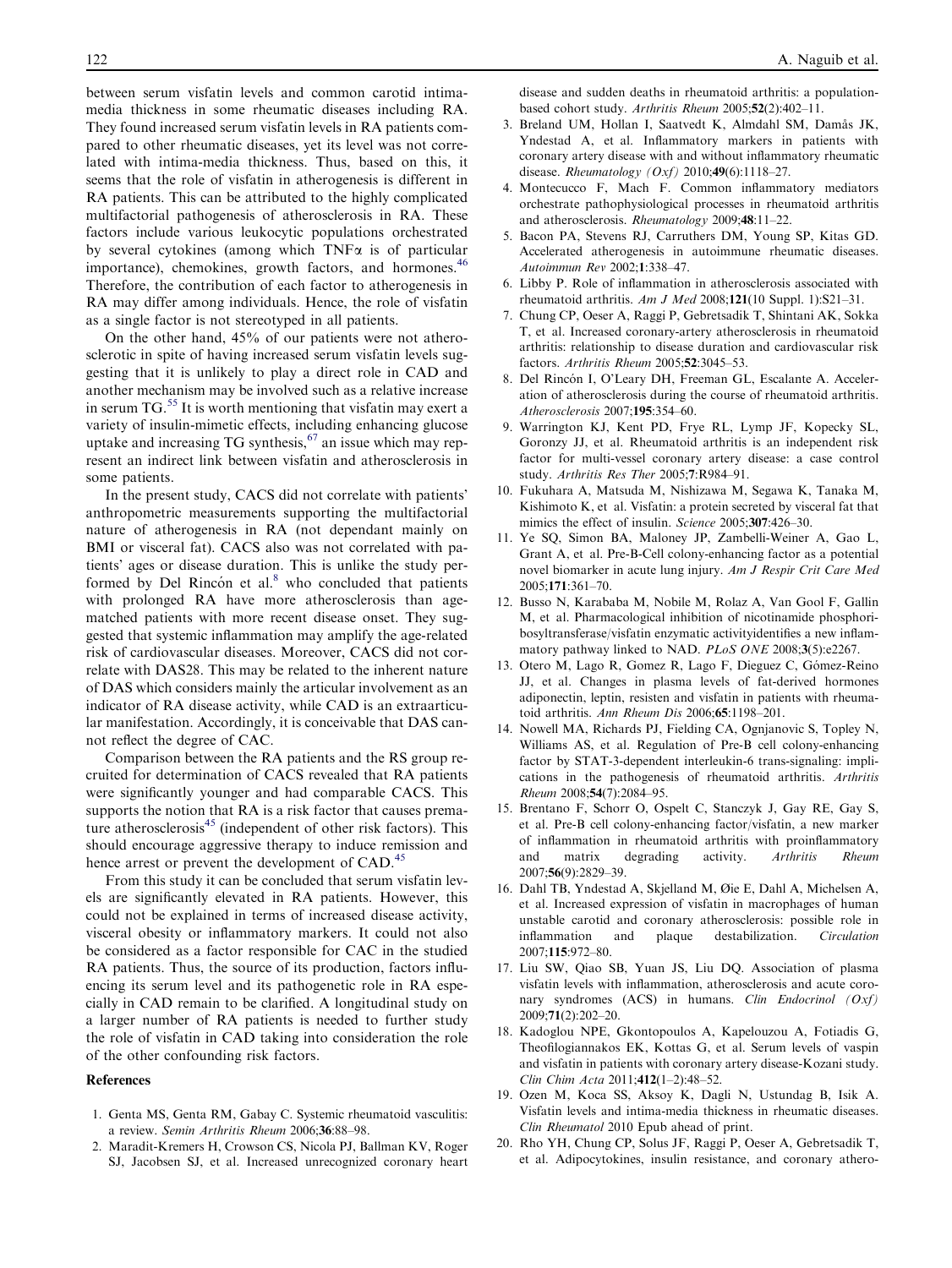<span id="page-6-0"></span>sclerosis in rheumatoid arthritis. Arthritis Rheum 2010;62(5):1259–64.

- 21. Harris Jr ED. Clinical features of rheumatoid arthritis. In: Ruddy ED, Harris Jr ED, Sledge Jr CB, editors. Kelley's textbook of rheumatology. 6th ed. Philadelphia, London, St. Louis, New York, Toronto, Sydney: W.B. Saunders Company; 2001. p. 967–1000.
- 22. Han TS, Van Leer EM, Seidell JC, Lean ME. Waist circumference action levels in the identification of cardiovascular risk factors: prevalence study in a random sample. BMJ (Clinical Research Ed.) 1995;311(7017):1401–5.
- 23. Van Riel PL, Scott DL. EULAR handbook for clinical assessment in rheumatoid arthritis; 2000. p. 10–35 chapter 2.
- 24. Henneman MM, Schuijf JD, Pundziute G, van Werkhoven JM, Van der Wall EE, Jukema JW, et al. Noninvasive evaluation with multislice computed tomography in suspected acute coronary syndrome: plaque morphology on multislice computed tomography versus coronary calcium score. J Am Coll Cardiol 2008;52(3):216–22.
- 25. Solomon DH, Karlson EW, Rimm EB, Cannuscio CC, Mandl JE, Manson JE, et al. Cardiovascular morbidity and mortality in women diagnosed with rheumatoid arthritis. Circulation 2003;107:1303–7.
- 26. Del Rincón ID, Williams KSMP, Freeman GL, Escalante A. High incidence of cardiovascular events in a rheumatoid arthritis cohort not explained by traditional cardiac risk factors. Arthritis Rheum 2001;44:2737–45.
- 27. Chung CP, Oeser A, Avalos I, Gebretsadik T, Shintani A, Raggi P, et al. Utility of the Framingham risk score to predict the presence of coronary atherosclerosis in patients with rheumatoid arthritis. Arthritis Res Ther 2006;8:R186.
- 28. Fantuzzi G. Adipose tissue, adipokines and inflammation. J Body Work Mov Ther 2008;12(2):121–32.
- 29. Rho YH, Solus J, Sokka T, Oeser A, Chung CP, Gebretsadik T, et al. Adipokines are associated with radiographic joint damage in rheumatoid arthritis. Arthritis Rheum 2009;60(7):1906–14.
- 30. Lago F, Dieguez C, Go´mez-Reino J, Gualillo O. Adipokines as emerging mediators of immune response and inflammation. Rheumatology 2007;3(12):716–24.
- 31. Despres PJ, Lemieux S, Lemieux S, Moorjani S, Bouchard C, Tremblay A, et al. Waist circumference and abdominal sagittal diameter: best simple anthropometric indexes of abdominal visceral adipose tissue accumulation and related cardiovascular risk in men and women. Am J Cardiol 1994;73(7):460-8.
- 32. Lotz M. Cytokines and their receptors. In: Koopman WJ, editor. Arthritis and allied conditions. A textbook of rheumatology. 13th ed. Baltimore, Philadelphia, London, Paris, Bangkok, Buenos Aires, Hong Kong, Munich, Sydney, Tokyo: Williams & Wiklins; 1997. p. 439–78.
- 33. Samal B, Sun Y, Stearns G, Xie C, Suggs S, McNiece I. Cloning and characterization of the cDNA encoding a novel human pre-Bcell colony-enhancing factor. Mol Cell Biol 1994;14:1431–7.
- 34. Iqbal J, Zaidi M. TNF regulates cellular NAD+ metabolism in primary macrophages. Biochem Biophys Res Commu 2006;342:1312–8.
- 35. Huang Q, Liu D, Majewski P, Schulte LC, Korn JM, Young RA, et al. The plasticity of dendritic cell response to pathogens and their components. Science 2001;294:870-5.
- 36. Gonzalez-Gay MA, Vazquez-Rodriguez TR, Garcia-Unzeuta A, Berja A, Miranda-Filloy JA, de Matias JM, et al. Visfatin is not associated with inflammation or metabolic syndromes in patients with severe rheumatoid arthritis undergoing anti-TNA alpha therapy. Clin Exp Rheumatol 2010;28(1):56–62.
- 37. Greenland P, LaBree L, Azen SP, Doherty TM, Detrano RC. Coronary artery calcium score combined with Framingham score for risk prediction in asymptomatic individuals. JAMA 2004;291(2):210–5.
- 38. Shaw LJ, Raggi P, Schisterman E, Berman DS, Callister TQ. Prognostic value of cardiac risk factors and coronary artery calcium screening for all-cause mortality. Radiology 2003;228(3):826–33.
- 39. Sangiorgi G, Rumberger JA, Severson A, Edwards WD, Gregoire LA, Fitzpatrick LA, et al. Arterial calcification and not lumen stenosis is highly correlated with atherosclerotic plaque burden in humans: A histologic study of 723 coronary artery segments using non-delcacifying methodology. J Am Coll Cardiol 1998;31:126–33.
- 40. Falk E, Shah EK, Fuster V. Coronary plaque disruption. Circulation 1995;92:657–71.
- 41. Schmermund A, Baumgart D, Adamzik M, Grönemeyer D, Seibel C, Sehnert C, et al. Comparison of electron beam computed tomography and intracoronary ultrasound detecting calcified and non-calcified plaque in patients with acute coronary syndromes and no or minimal to moderate angiographic coronary disease. Am J Cardiol 1998;81:141–6.
- 42. O'Rourke RA, Brundage BH, Froelicher VF, Greenland P, Grundy SM, Hachamovitch R, et al. American College of Cardiology/American Heart Association expert consensus document on electron beam computed tomography for the diagnosis and prognosis of coronary artery disease. Circulation 2000;102:126–40.
- 43. Pohle K, Ropers D, Maffert R, Geitner P, Moshage W, Regenfus M, et al. Coronary calcification in young patients with first unheralded myocardial infarction: a risk factor matched analysis by electron beam tomography. Heart 2003;89:625–8.
- 44. Kondos GT, Hoff JA, Sevrukov A, Daviglus ML, Garside DB, Devries SS, et al. Electron-beam tomography coronary artery calcium and cardiac events: a 37-month follow-up of 5635 initially asymptomic low- to intermediate-risk adults. Circulation 2003;107:2571–6.
- 45. Salmon JE, Roman MJ. Subclinical atherosclerosis in rheumatoid arthritis and systemic lupus erythematosus. Am J Med 2008;121(10 Suppl. 1):S3–8.
- 46. Hahn BH, Grossman J, Chen W, McMahon M. The pathogenesis of atherosclerosis in autoimmune rheumatic diseases: roles of inflammation and dyslipidemia. J Autoimmun 2007;28:69–75.
- 47. Hansson GK, Libby P. The immune response in atherosclerosis: a double-edged sword. Nat Rev Immunol 2006;6:508–19.
- 48. Gotto Jr AM. Low high-density lipoprotein cholesterol as a risk factor in coronary heart disease: a working group report. Circulation 2001;103:2213–8.
- 49. Oram JF, Yokoyama S. Apolipoprotein-mediated removal of cellular cholesterol and phospholipids. J Lipid Res 1996;37:2473–91.
- 50. Georgiadis AN, Papavasiliou EC, Lourida ES, Alamanos Y, Kostara C, Tselepis AD, et al. Atherogenic lipid profile is a feature characteristic of patients with early rheumatoid arthritis: effect of early treatment–a prospective, controlled study. Arthritis Res Ther 2006;8(3):R82.
- 51. Boers M, Nurmohamed MT, Doelman CJ, Lard LR, Verhoeven AE, Voskuyl AE, et al. Influence of glucocorticoid and disease activity on total and high density lipoprotein cholesterol in patients with rheumatoid arthritis. Ann Rheum Dis 2003;62:842–5.
- 52. Linsel-Nitschke P, Samani NJ, Schunkert H. Sorting out cholesterol and coronary artery disease. N Engl J Med 2010;363(25):2462–3.
- 53. Vallvé JC, Paredes S, Girona J, Uliaque K, Ribalta J, Hurt-Camejo E, et al. Tumor necrosis factor-alpha-1031 T/C polymorphism is associated with smaller and more proatherogenic low density lipoprotein particles in patients with rheumatoid arthritis. J Rheumatol 2008;35:1697–703.
- 54. Geurian K, Pinson JB, Weart CW. The triglyceride connection in atherosclerosis. Ann Pharmacother 1992;26(9):1109–17.
- 55. Tirosh A, Rudich A, Shochat T, Tekes-Manova D, Israeli E, Henkin Y, et al. Changes in triglyceride levels and risk for